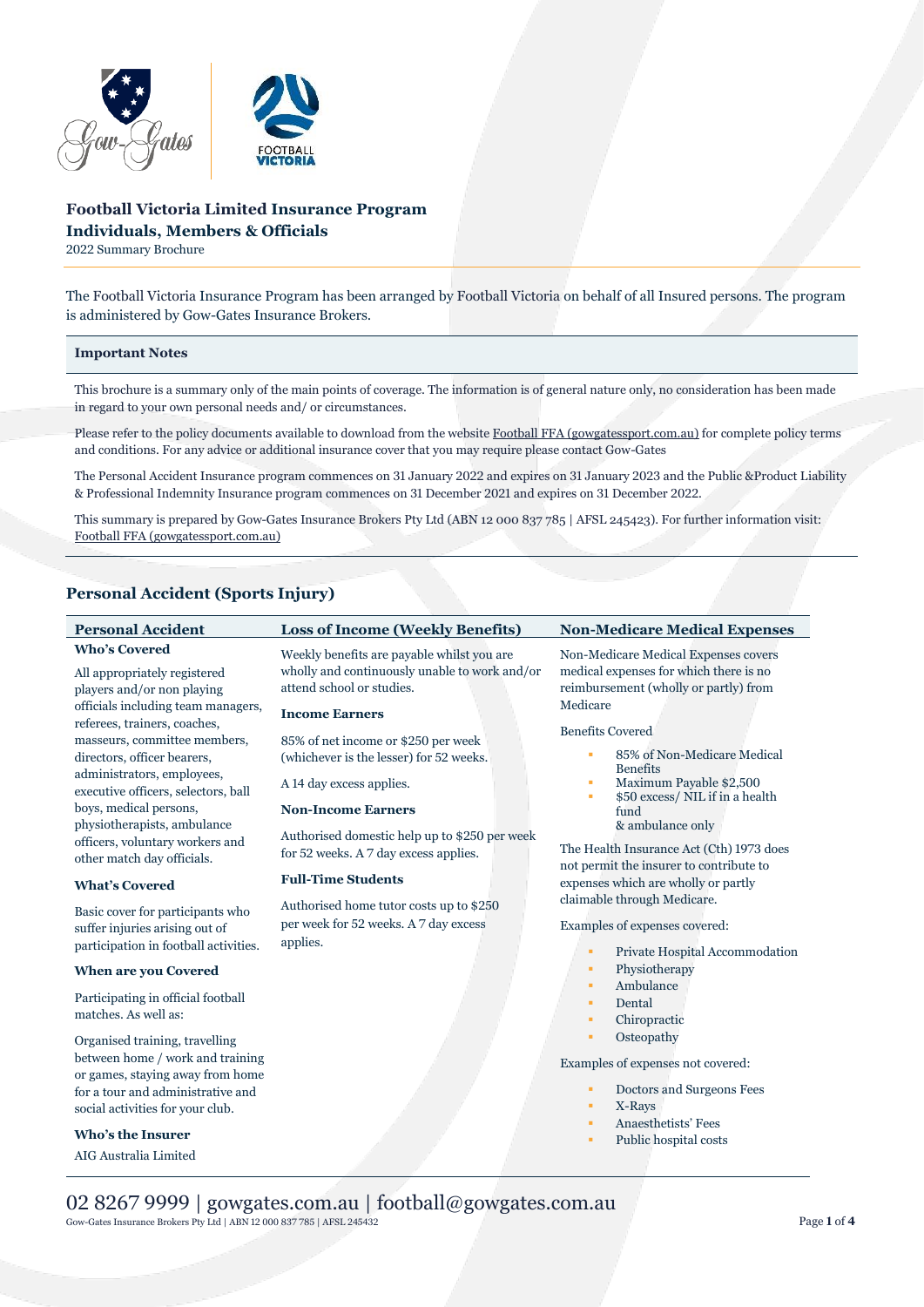| <b>Capital Benefits</b>                                                                                        | <b>Other Benefits</b>                                                                                                                                                                                                    |  |
|----------------------------------------------------------------------------------------------------------------|--------------------------------------------------------------------------------------------------------------------------------------------------------------------------------------------------------------------------|--|
| Capital Benefits are a lump sum benefit that is<br>provided in the event of Death and Permanent<br>Disability. | There are other benefits payable under the<br>Football Victoria Insurance Program for<br>expenses which may be incurred as a result<br>of a Football injury.                                                             |  |
| Benefits are payable based on a table of events<br>available in the full policy wording.                       | Some of these benefits include:                                                                                                                                                                                          |  |
| Some of the benefits payable include:                                                                          | <b>Funeral Expenses</b>                                                                                                                                                                                                  |  |
| <b>Death - \$100,000 (U18 \$20,000)</b>                                                                        | Travel and Accommodation<br>٠                                                                                                                                                                                            |  |
| Paraplegia and Quadriplegia - \$750,000                                                                        | Full details of these benefits as well as<br>policy conditions are contained in the policy<br>wording. A copy of the policy wording is<br>available to download from the website<br>Football FFA (gowgatessport.com.au)/ |  |
| Loss of sight of one eye $-$ \$100,000                                                                         |                                                                                                                                                                                                                          |  |
| Loss of use of one $limb - $100,000$                                                                           |                                                                                                                                                                                                                          |  |

# **How to Make a Claim**

All claims need to be submitted online via the Sports Claims Portal. To find the portal appropriate to you and your Club:

- **1.** Visit the Gow-Gates Football Insurance Website [Football FFA \(gowgatessport.com.au\)](https://football.gowgatessport.com.au/)
- **2.** Select your relevant Association
- **3.** Navigate to the 'Claims' section and follow the link to lodge your claim online
- **4.** Register an Account for the Sports Claims Portal

The standard documentation you will be required to upload during the claims portal submission are:

- Club Declaration (to be completed and signed by an Authorised Representative of your Club e.g. President, Vice President, Secretary, Treasurer)
- Physician's Report (to be completed by a GP, specialist, surgeon or dentist)

If you are claiming for Loss of Income, in addition to the Club Declaration and Physician's Report you will also be required to upload:

- Employment Statement (to be completed by your employer)
- Incapacity to Work Statement Page 3 of the Physician's Report (to be completed by a GP, specialist or surgeon)

You will be prompted to download blank copies of the relevant documentation in Step 4 of the claims portal process. The claim submission is an 8 Step procedure and will save your progress as you complete each Step.

# **Points to Remember**

- All players and officials must be registered with Football Victoria for coverage by this insurance program.
- Only injuries which occur during the policy period are covered.

No cover is provided for:

- Any pre-existing defect, infirmity or sickness the insured person suffered from at the time of the accident
- Self-infliction
- War and terrorism
- Aerial activities
- Being under the influence of Drugs or alcohol
- Criminal acts
- Psychiatric or psychological disorder
- Contamination by radioactivity
- Sickness, disease or disorder of any kind
- Injuries which occur outside the policy period
- Pregnancy or related complications.
- It is recommended that players and officials take out separate Private Health Insurance and/or Personal Income Protection, Life Insurance and Trauma cover.
- Top up insurance on an individual, team or club basis is available and recommended. Please contact Gow-Gates Insurance brokers for details.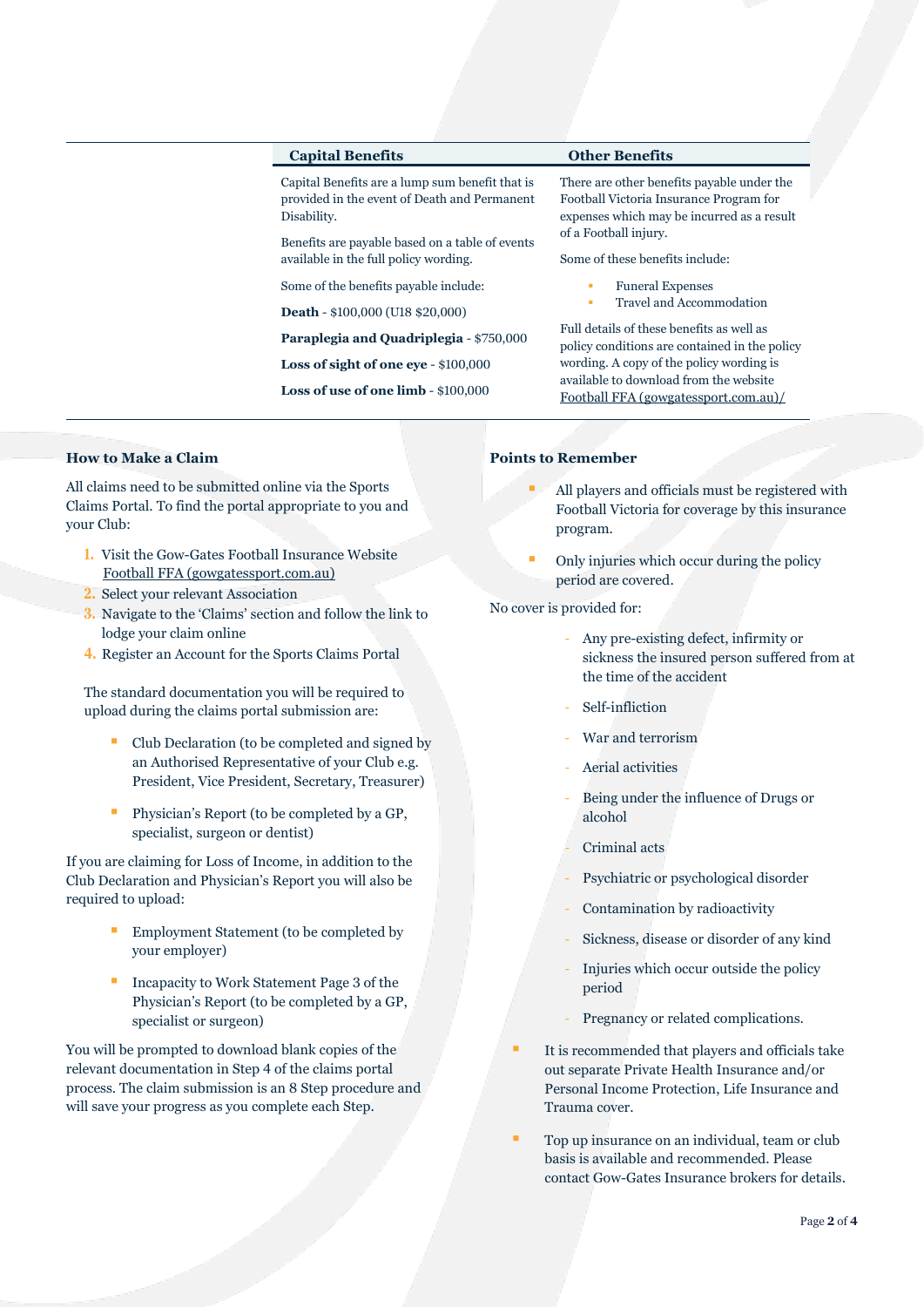# **Duty of Care Statement**

When you register to play with a Football Club, you are reminded that Football is a body contact sport. Potential, notwithstanding all safety guards, exists for a player to sustain injury. Players must therefore prepare themselves for the game by having a commitment to training and a high level of fitness.

As a measure of your club and Football Victoria's support to players and officials, they have arranged insurance cover as set out in this document and for your benefit and risk protection.

In addition to these policies all players and officials are encouraged to take out private health insurance, life insurance and 'top up' cover over and above that is outlined on the previous page to ensure individual needs and circumstances are met.

For any advice or additional insurance cover that you may require please contact Gow-Gates.

# **Who can I talk to about an issue or complaint?**

First talk to Gow-Gates, ask for claims staff for the Football Victoria Insurance Program.

If this does not resolve the matter or you are not satisfied with the way a complaint has been dealt with, you should contact the complaints manager on 02 8267 9999 or put your complaint in writing to info@gowgates.com.au or by mail at:

Complaints Officer

Gow-Gates Insurance Brokers GPO Box 4731

Sydney NSW 2001

Please mark the envelope "Notice of Complaint." We will endeavor to resolve your complaint quickly and fairly.

If your complaint cannot be resolved to your satisfaction within 21 days, you may have the right to refer the matter to the Australian Financial Complaints Authority (AFCA).